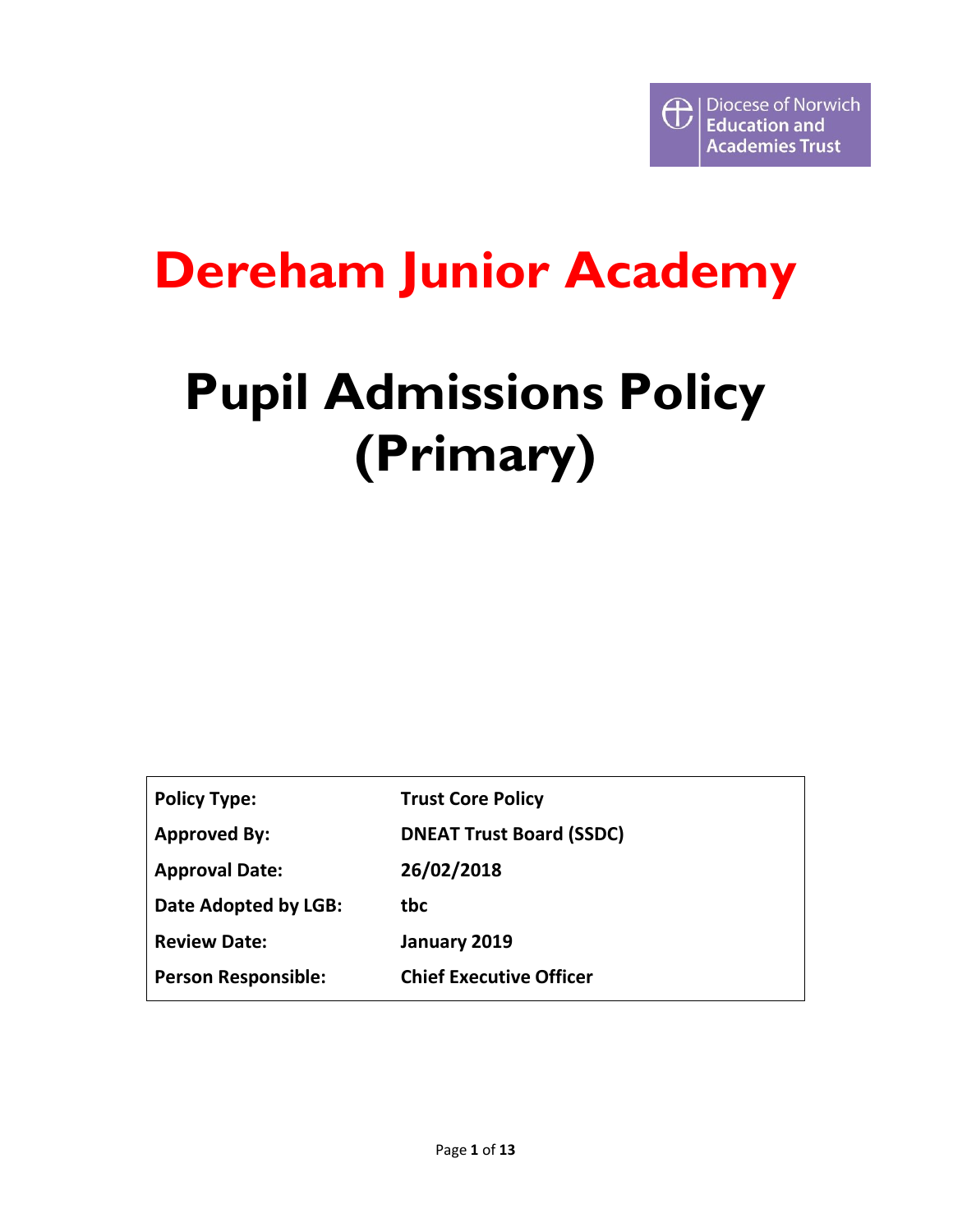## **Summary of Changes**

| Page<br>Ref. | <b>Section</b>                                                                              | Amendment                                                                                      | Date<br>οf<br>Change |
|--------------|---------------------------------------------------------------------------------------------|------------------------------------------------------------------------------------------------|----------------------|
| 5            | 4                                                                                           | All dates taken forward by one year                                                            | Feb 2018             |
| 6            | 5                                                                                           | All dates taken forward by one year                                                            | Feb 2018             |
| 7            | 6.6                                                                                         | Para $4$ – date changed from 2018 to 2019                                                      | Feb 2018             |
| 9            | 10                                                                                          | All dates taken forward by one year                                                            | Feb 2018             |
| 10           | Definition 2<br>Definition of Sibling amended in line with Suffolk County<br>Council policy |                                                                                                | Feb 2018             |
| 10           | Clarification<br>2                                                                          | Definition of Ordinarily Resident amended in line with Suffolk<br><b>County Council policy</b> | Feb 2018             |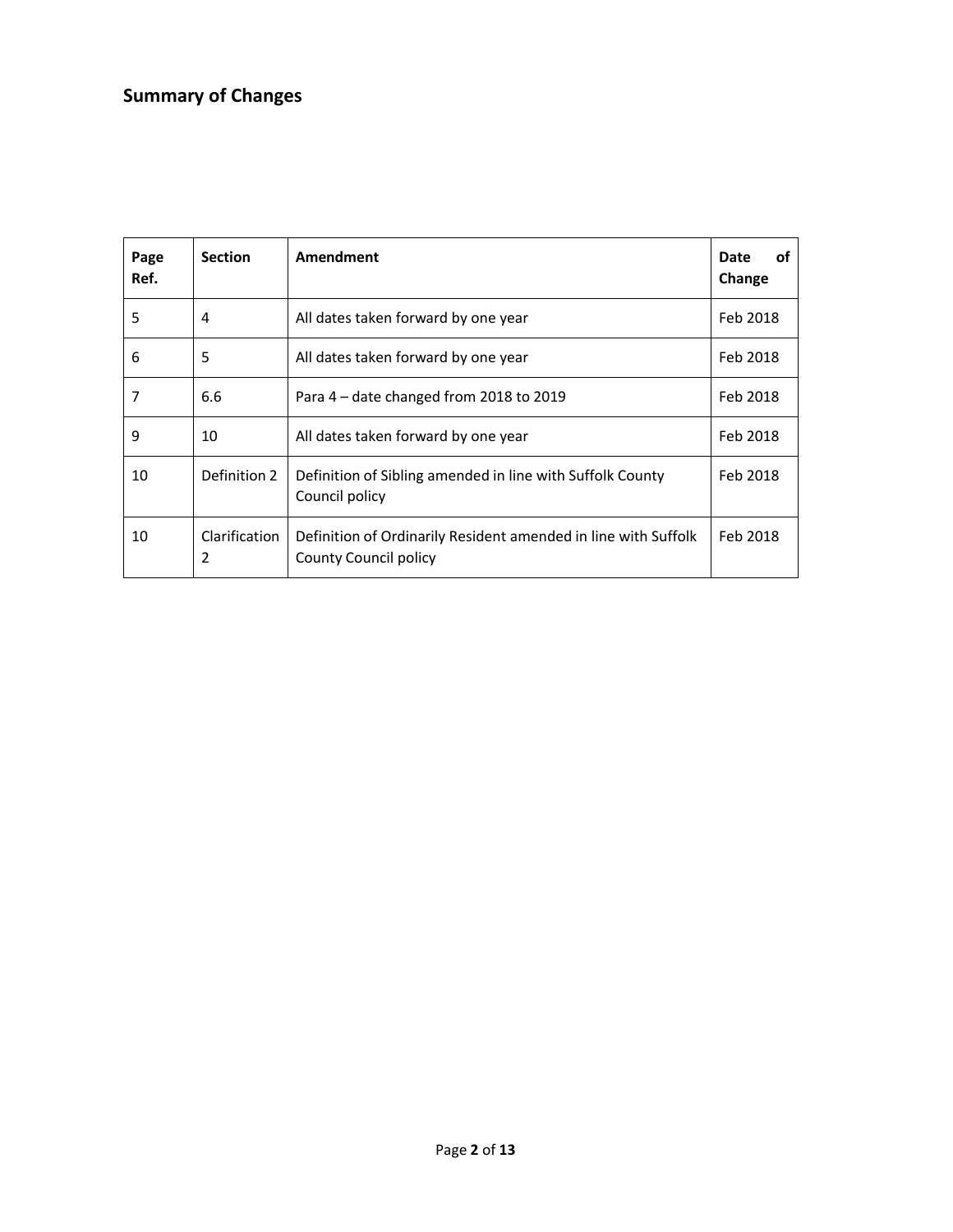### **Contents**

| 5. | How parents can apply for their child to be admitted to the Reception Class of our |
|----|------------------------------------------------------------------------------------|
|    |                                                                                    |
|    |                                                                                    |
|    |                                                                                    |
|    |                                                                                    |
|    |                                                                                    |
|    |                                                                                    |
|    |                                                                                    |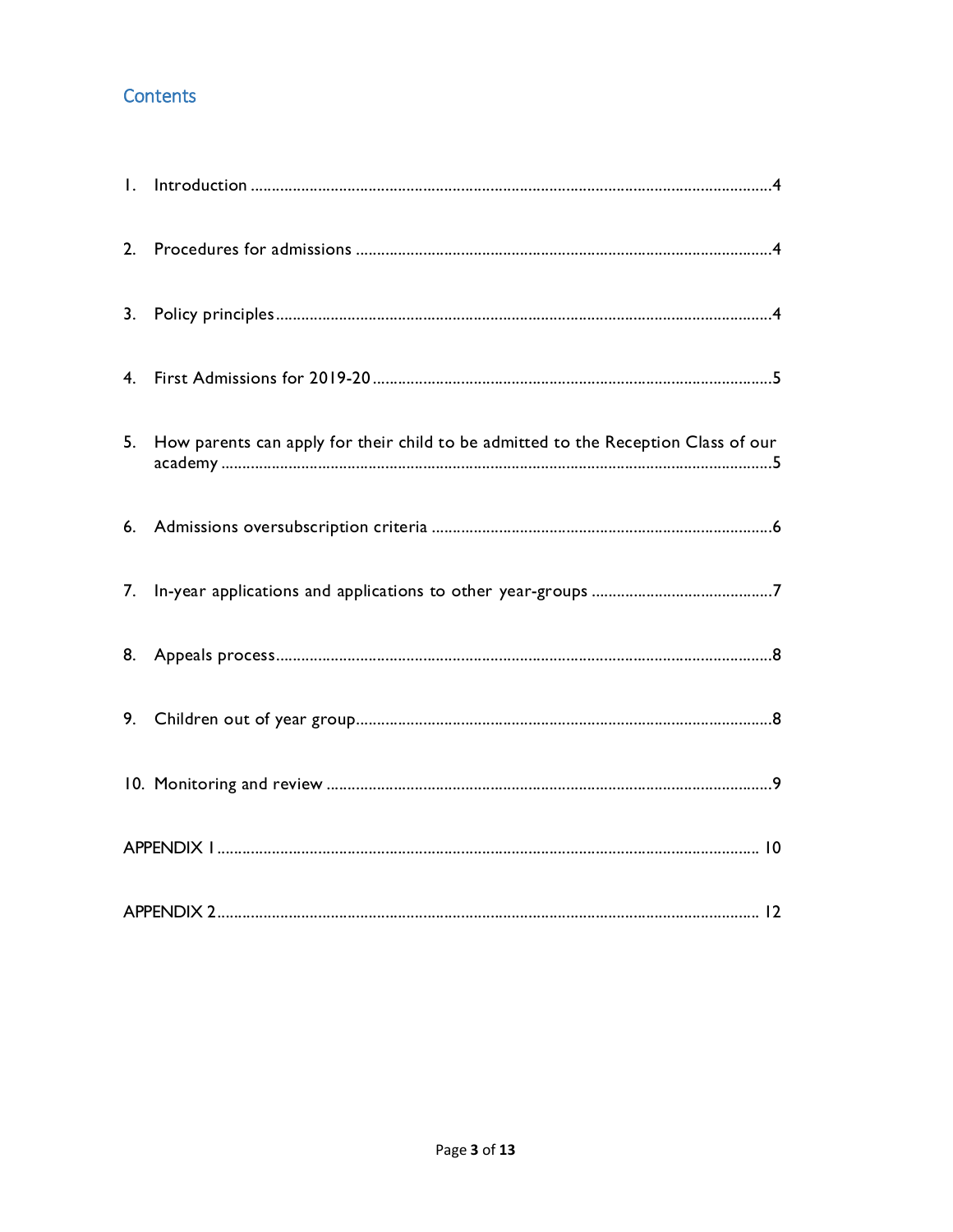#### **1. Introduction**

The Diocese of Norwich Education and Academies Trust (DNEAT) is committed to the provision of high quality education in the context of the Christian values of service, thankfulness and humility where individuals are valued, aspirations are high, hope is nurtured and talents released.

Dereham Church of England Junior Academy is an academy within the Diocese of Norwich Education and Academies Trust. The Trust is the Admissions Authority for the academy and is committed to considering all applications fairly and equally. In line with the Trust's Scheme of Delegation the Local Governing Body (LGB) is responsible for consultation, application decisions and for administering any appeals. All admissions are made through the process coordinated by the relevant Local Authority.

This Admissions Policy is subject to a statutory public consultation and conforms to the 2014 Schools Admissions Code and the Schools Standards and Framework Act 1998, as revised by the Education Act of 2002. The policy should be read in conjunction with admissions documentation provided by your home Local Authority. The Trustees of DNEAT and Local Governors have made every effort to ensure that these arrangements comply with the School Admissions Code 2014 and all relevant legislation.

This policy references guidance from both Norfolk and Suffolk County Council as these will be the appropriate Local Authorities for the vast majority of parents [see Appendix 1 for definition of parent] applying for places in academies within the Diocese of Norwich's boundaries which extend beyond the county of Norfolk and include parts of Suffolk.

#### **2. Procedures for admissions**

Admissions to all DNEAT academies are made through the process led by Norfolk (or Suffolk) County Council's admission team (see section 5 below for web links to the guidance). This policy gives you details of how to apply for admission to Dereham Junior Academy as well as the admission principles followed by the academy as set out by DNEAT. The procedures relating to each type of admission are set out in the relevant section.

#### **3. Policy principles**

We seek to be an inclusive academy, welcoming children from all backgrounds and of all abilities and this admissions policy reflects this. A child's level of achievement or specific needs are not a barrier to admission to the academy.

Once a place has been offered we will seek to discuss children and their individual needs with parents before they are admitted to the academy and seek to make any reasonable adjustments to accommodate all children.

We seek to follow all relevant legislation regarding admissions, including in the setting and application of our over-subscription criteria (see section 6).

We believe that ideally each child should be admitted to the school of their parents' choice. However, the school buildings cannot accommodate an unlimited number of children and excessive class sizes are detrimental to the education of the children in the class. The Published Admissions Number for this school is 116. The academy will not usually admit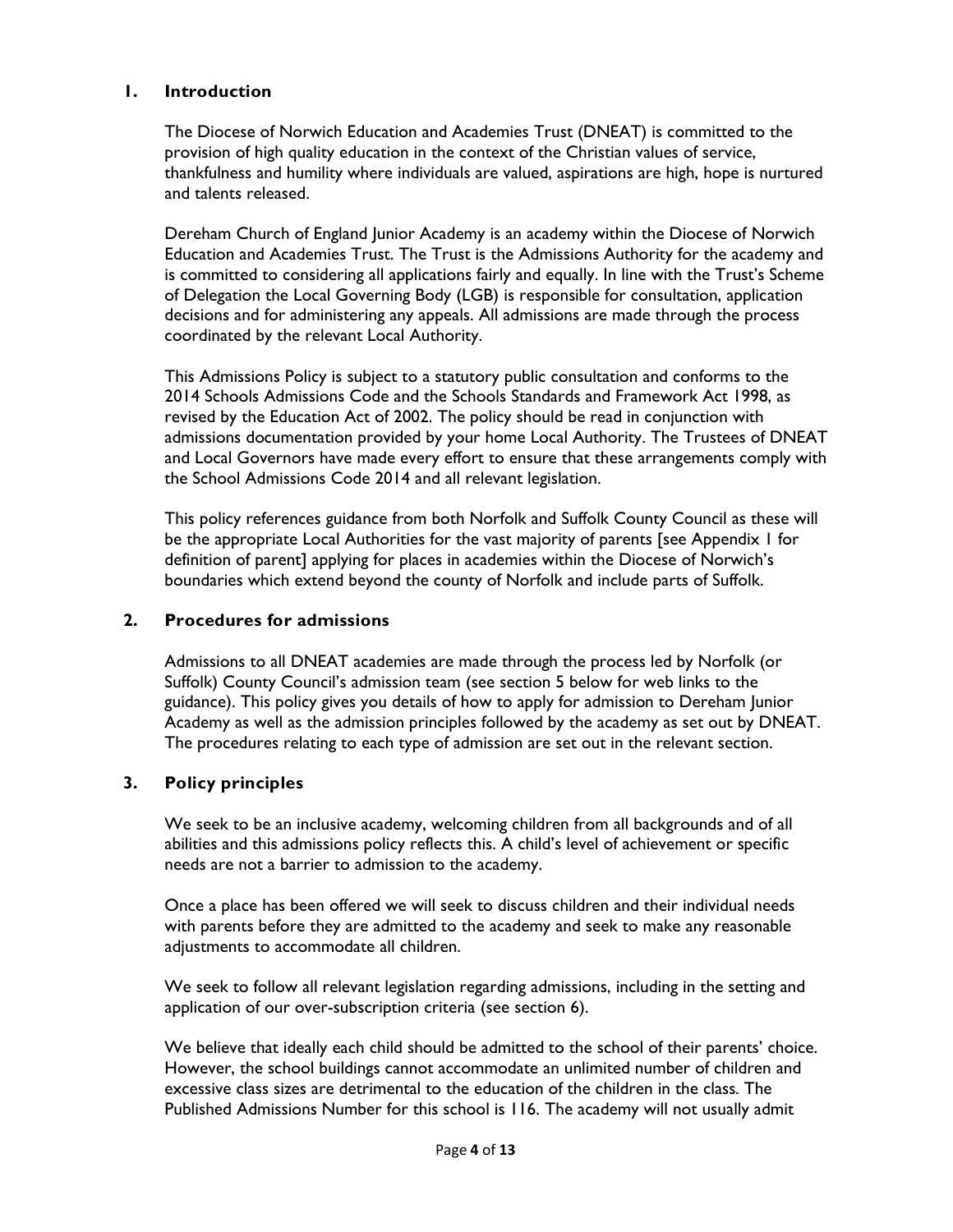children in to classes if their admission would cause the class size to increase above legal or practical limits, or the Published Admissions Number to be breached.

#### **4. First Admissions for 2019-20**

Children enter school at the start of the school year in which they become five, so children born between 1 September 2014 and 31 August 2015 will begin school in September 2019. A fulltime place will be offered from September for all children as detailed in the admission authorities code (Paragraph 2.16)

#### *Deferment*

Where parents are offered a place for their child in the Reception Year the law allows them to either to take up the offer full time in September, or ask to take up the offer part-time or defer entry. If a parent wishes to defer entry to later in the year the place will be held open until the child starts school. However, parents must take up the full-time place no later than the beginning of the term after the child's fifth birthday and must in any case take up the place before the end of the school year for which the original application was accepted. Parents are responsible for contacting the Headteacher to discuss deferring the place.

It is expected that children will be admitted only at the beginning of term unless there are exceptional circumstances*.*

For children born between 01 April and 31 August 2015 ('summer born children'), admission may only be deferred until April 2020. Parents with children born between these dates would not be breaking the law by not admitting them to school until September 2020, but schools may not keep places open for the whole of the reception year until September 2020. Such parents would need to re-apply for a place from September 2020.

For summer born children parents have the right to request consideration for their child to be admitted to reception class in September 2020. Admission authorities will consider requests to defer admission in accordance with Admissions Code (para 2.16 and 2.17).

#### **5. How parents can apply for their child to be admitted to the Reception Class of our academy**

Parents can apply online or by using a paper based application form.

Completed paper application forms should be returned to The Admissions Team, Norfolk County Council's Children's Services, County Hall, Martineau Lane, Norwich, NR1 2DH (for Suffolk residents it is Endeavour House, 8 Russell Road, Ipswich IP1 2BX)

You can apply online, and find further information, at:

Norfolk – https://www.norfolk.gov.uk/admissions Suffolk - https://www.suffolk.gov.uk/admissions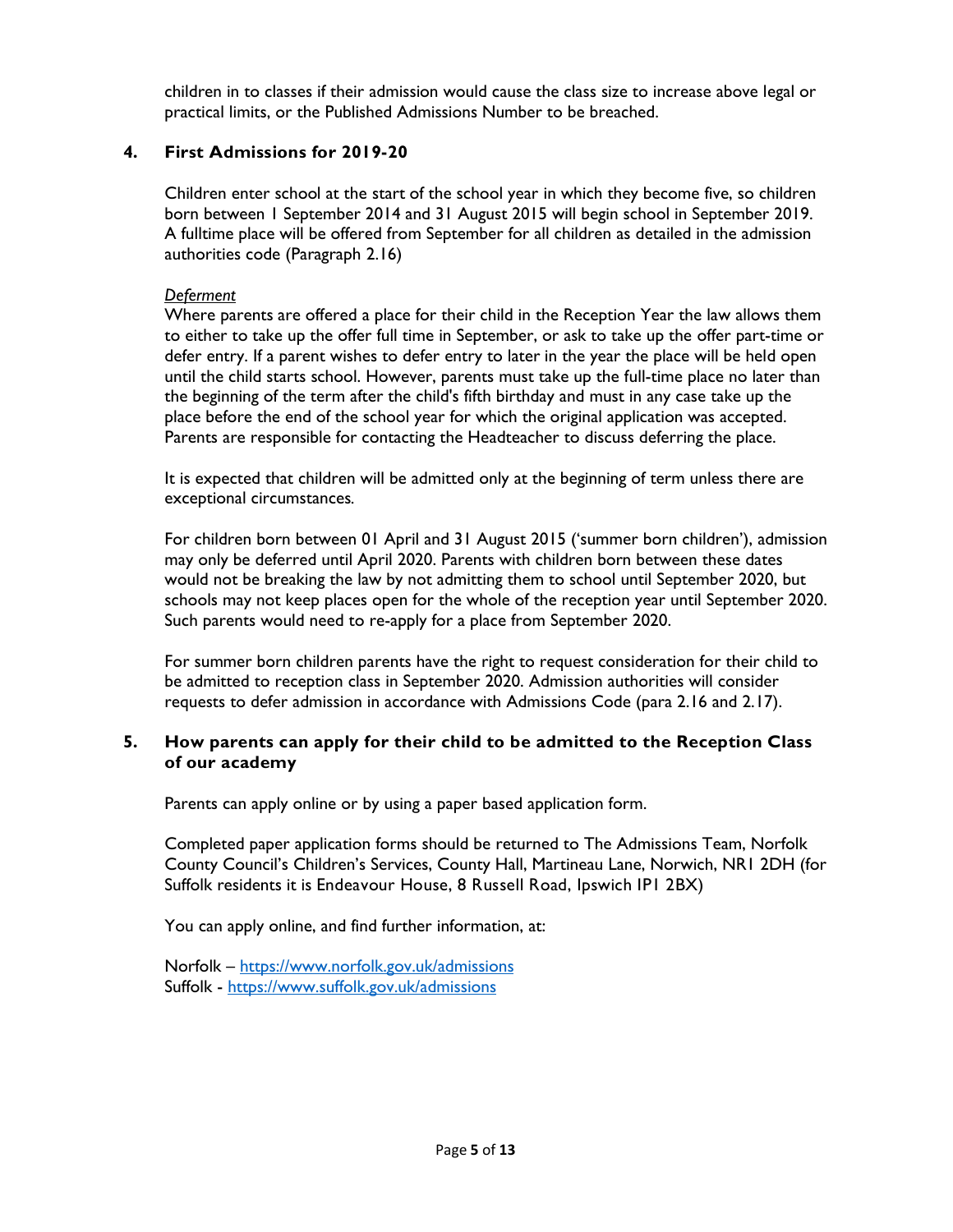Applications for Reception Class admission September 2019 to August 2020 (i.e. for children born 1st September 2014 to 31st August 2015) must be received by Norfolk or Suffolk County Councils by 15th January 2019. Second and late applications will be considered according to criteria and dates set out on Norfolk and Suffolk County Councils' admission's web page (follow previous link).

Applications are processed by Norfolk County Council or Suffolk County Council on behalf of DNEAT and decision letters are sent to all applicants on 16th April 2019.

#### **6. Admissions oversubscription criteria**

In the case of oversubscription to this academy DNEAT have delegated the application of oversubscription criteria to the Local Governing Body.

A child who has an Education Health and Care Plan (or statement of special educational need) naming the academy is required to be admitted.

If there are more children who wish to enter school than there are places then the following oversubscription criteria will apply in order of priority

- 1. Looked after children (children in care) and previously looked after children (previously looked after children are children who *were* looked after, but ceased to be so because they were adopted or became subject to a child arrangements order or special guardianship order, immediately following having been looked after)
- 2. Siblings of children already at the school living in the catchment area [for the definition of sibling and catchment area refer to items 2 and 3 in the definitions section of the Appendix 1]
- 3. Residence within the catchment area of the school [for explanation of resident refer to item 2 in the clarifications section of Appendix 1. For explanation of catchment area refer to item 3 in the definitions section of Appendix 1].
- 4. Siblings of children already at the school living out of catchment [for definition of sibling and catchment area refer to items 2 and 3 in definitions section of Appendix 1].
- 5. Children living out of the catchment area who have a faith and / or whose parents are committed Church members and wish them to receive an education in a school with a Church of England foundation [for explanation of committed Church member refer to item 3 in clarifications section of Appendix 1]. They should support this application by completing the Supplementary Information Form (SIF) in Appendix 2. Within this criteria the following hierarchy will be applied:
	- I. Anglican
	- II. Other Christian denomination
	- III. Other organised religions

For further information and advice on this criteria refer to items 5 and 6 in the clarifications section of Appendix 1.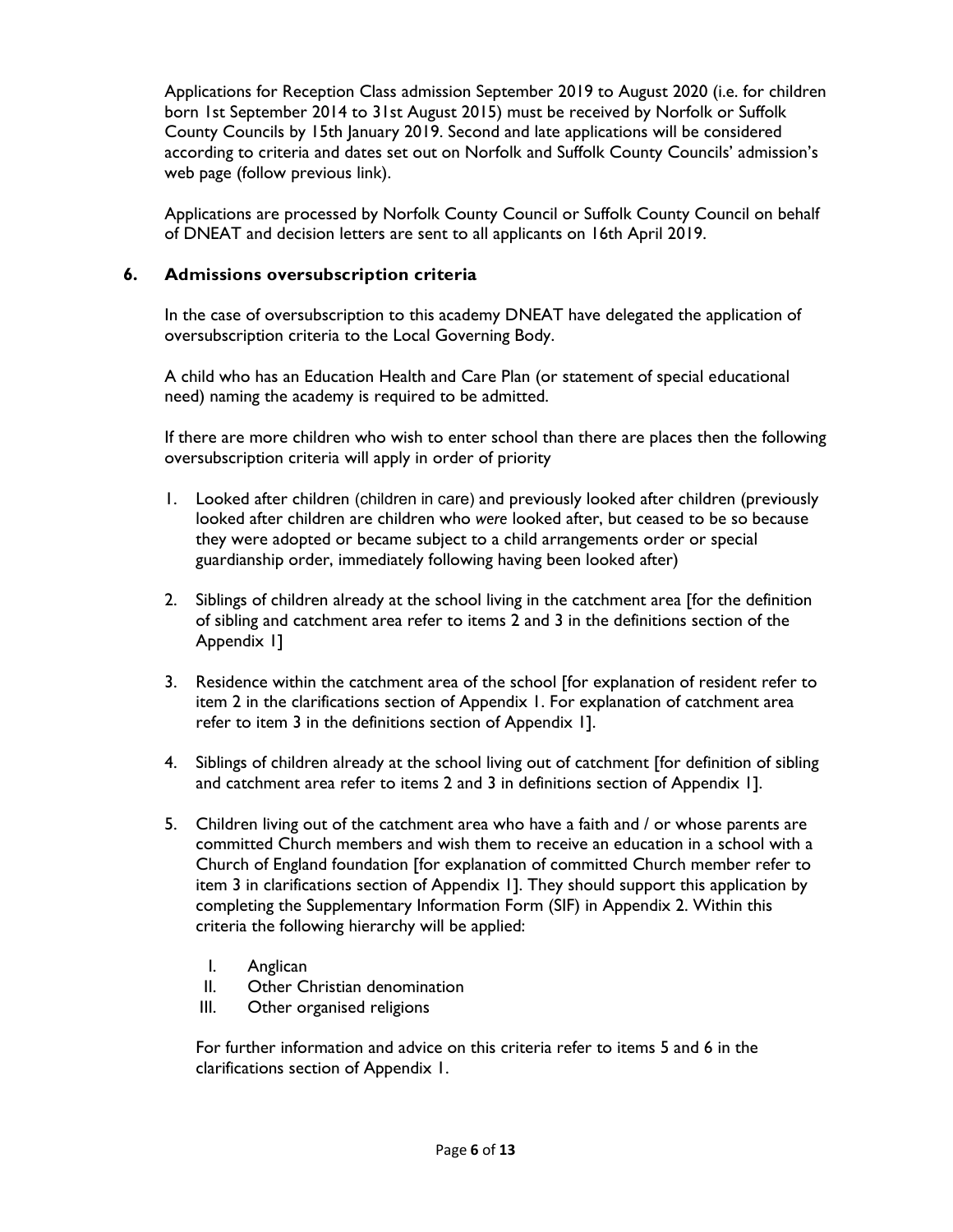6. Resident out of the catchment area of the school [for explanation of resident and catchment area refer to items 2 and 3 in the clarifications section of Appendix 1]

In the event of the having to use a tie-breaker to distinguish between two or more applications of equal strength, the child living the **shortest distance** from home to school in a straight line as the crow flies route should have priority [for explanation of shortest distance refer to item 4 in the clarifications section of Appendix 1].

If the Local Governing Body's decision is not to grant a place for your child, you have the right to appeal against its decision. You will be sent information on how to appeal.

All unsuccessful applicants are placed on a waiting list that is maintained in the rank order of the oversubscription criteria (taking into account the distance tie-breaker if appropriate). This does mean that the position of applicants on the list could change during the lifetime of the waiting list. If, at any time, the number of pupils to be admitted falls below the PAN then the available place(s) will be offered to the applicant(s) at the top of the waiting list. This waiting list ceases to be valid on 31 December 2019.

#### **7. In-year applications and applications to other year-groups**

The Governors follow the accepted procedures agreed with Norfolk County Council in considering applicants at all other times of the year. The PAN of 116 per year group, as well as the upper limit on class sizes, is maintained (as far as possible) throughout the school. Governors apply the oversubscription criteria where necessary. No waiting lists are maintained for year groups other than the Reception year.

The following process for in-year application applies:

- 1. Applications are not normally considered more than one term ahead of the date the place is required and only one application per school year is allowed. For full details of the process please refer to the relevant Local Authority's website.
- 2. Parents wishing to transfer their children from one school to another where there is no change of address should, in the first instance, discuss the matter with the Headteacher of their current school before applying for another school or academy. (see also item 8 below)
- 3. Parents who wish to make an in-year application for a place at a Norfolk academy should contact Norfolk County Council who will consult with the Academy and offer the place if one is available. For any Suffolk academy the Local Governing Body should be contacted – Suffolk County Council do not administer in-year admissions.
- 4. When a place becomes available in a year group that has been full at this academy, any applicant refused a place for that school year in the last 15 school days and any applicant for whom an appeal has been lodged and is still to be heard, will be considered alongside any new applications. The place will be offered to the pupil ranked highest in accordance with the oversubscription criteria. The Academy is responsible for recording recent applications within the 15 school day period and managing this part of the process.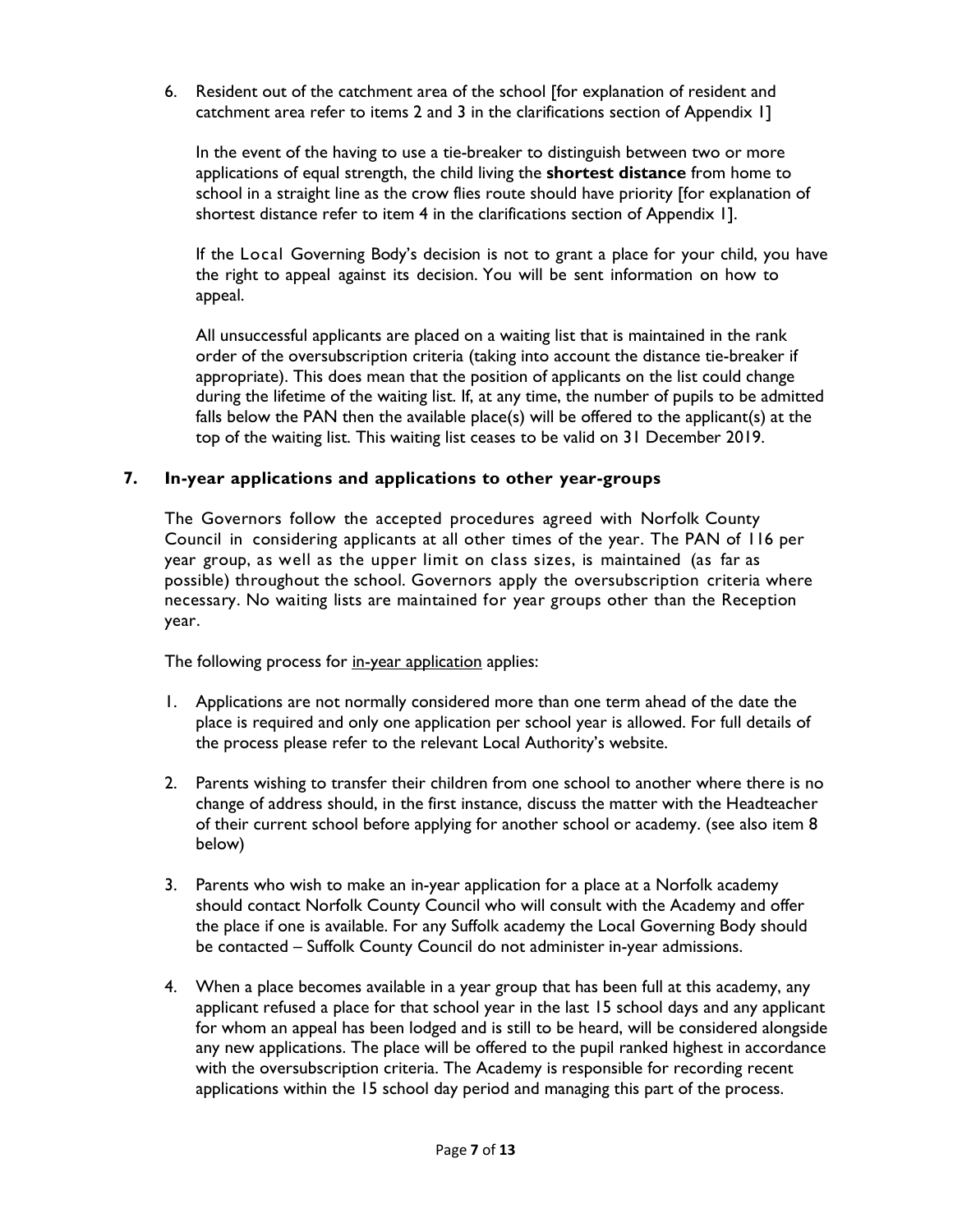- 5. All applications will be processed by Norfolk County Council (or by DNEAT's Suffolk academies) within 15 school-days and the decision communicated by writing.
- 6. If the number of applications exceeds the number of places available the Local Governing Body will use the published oversubscription criteria (see earlier in policy) to determine the offer of places. Any unsuccessful applicant has the right to appeal the decision to an independent panel and details of how to do this will be included in the decision letter.
- 7. When an offer of a place is made and the child already has a place in a local mainstream school, Norfolk County Council will offer the place from the start of the following term. The child will remain on roll at the previous school until they take up the place at this academy.

#### **8. Appeals process**

If the decision is not to grant a place for your child, you have the right to appeal against this decision. You will be sent information on how to appeal. Annual Admission round appeals must be heard within 40 school days. In-year appeals must be heard within 30 school days. There is no deadline for the submission of appeals which are independently administered by the Local Governing Body.

Unsuccessful applicants and appellants who are still unable to secure a place at this academy may only submit a fresh application if there has been a significant change in the circumstances of the parent, child or school, for example a house move.

If there is no significant change in circumstances, you can make another application for the following academic year but this will not normally be considered more than one term ahead of the date when you want your child to start at the school.

#### **9. Children out of year group**

It is expected that children will normally be educated within their chronological year group. However, the Local Governing Body, on behalf of DNEAT, will make decisions on the basis of the circumstances of each case and in the best interests of the child concerned in line with the School Admissions Code (December 2014). A request for admission out of year group can only be considered where the school has places available.

The admissions authority, DNEAT, has delegated authority for this type of admission to this academy's Local Governing Body. You can make a request to the Local Governing Body in writing. This will need to include, where relevant, any supporting evidence. The Local Governing Body will make a decision on the request, taking into account the views of the Headteacher.

The academy will write to you with the outcome including the reasons for the decision. If the request is refused, you should be given the details of how to complain to the school.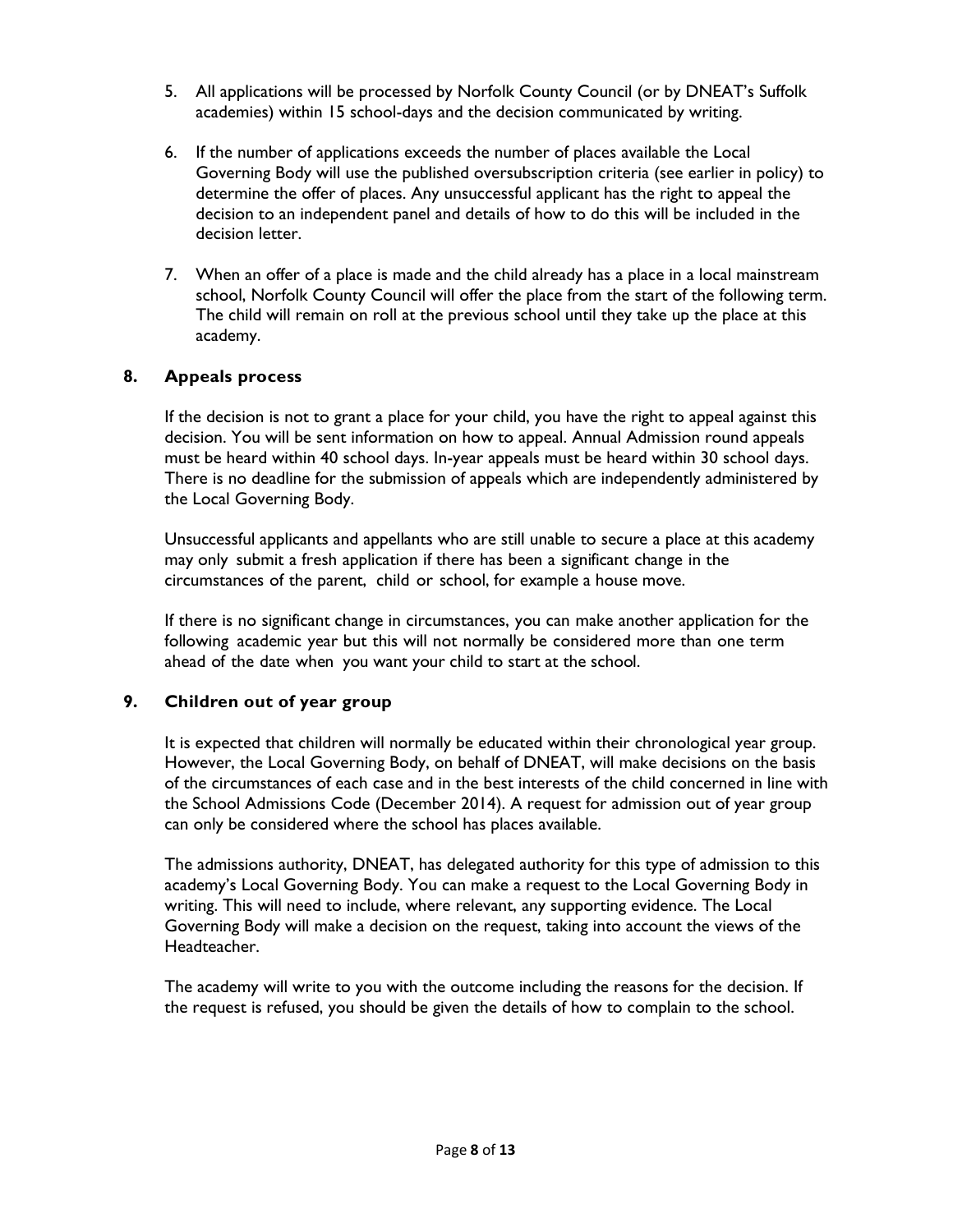#### **10. Monitoring and review**

This policy will be reviewed by DNEAT and adopted by Local Governing Bodies annually but, in accordance with the 2014 School Admissions Code, will only be subject to public consultation every seven years unless changes are proposed (other than the correction of closing dates and definitions of school years). That consultation will last for a minimum of 6 weeks and will take place between  $1^{st}$  October and the 3  $1^{st}$  January of the year before the arrangements are to apply (e.g. for a policy to apply to applications in 2019 – for admission in Sept 2019 onwards consultation must be completed by  $31^{st}$  January 2018). This consultation allows for Parents, other Schools and Academies, the Diocese, Local Authority and the local community to raise any concerns about the proposed admission arrangements.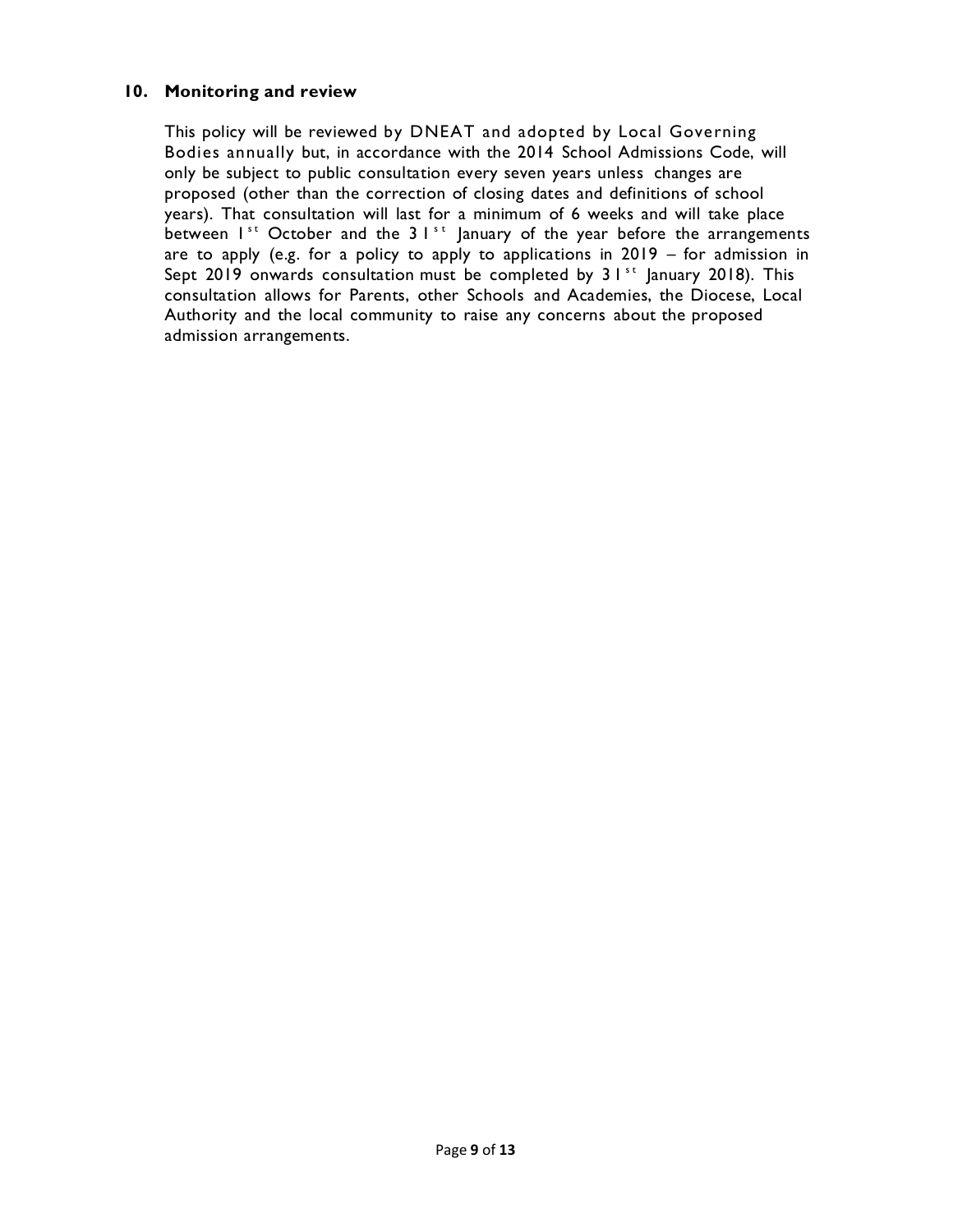#### **Definitions:**

- 1. Parent is defined as all people with parental responsibility for the child, including legal guardians
- 2. Sibling: Where the child has a sibling in the school or a sibling has already been offered a place at the school, and where the sibling will still be attending the school at the time of admission but not in the sixth form. The term 'sibling' includes: natural, half, step, and adopted brothers and sisters; a child of the partner of the parent/carer; and children who are fostered into the family. In all these cases, the child and their sibling will both be living at the same address (that is where the child is ordinarily resident) in a single family unit. This means that children from different family units, where those separate families are living together at the same address, are not considered siblings under this criterion.
- 3. Catchment area: All DNEAT academies prioritise children living in the local area and within the Admissions Policy this is described as the school catchment area. Detailed information regarding catchment areas is available at www.wherellive.norfolk.gov.uk or www.suffolk.gov.uk/admissions.

#### **Clarifications:**

- **1.** The applicant for admission must be the parent or legal guardian of the child for whom admission is sought.
- **2.** Ordinarily resident: By ordinarily resident we mean the place where your child usually lives. We consider this to be where they sleep overnight. We may need proof of this address. If you use another address to give the impression that your child lives at a different address to where they are ordinarily resident, such as a second home or a grandparent's address, so that you have a higher priority for a place at that school; we consider this to be a fraudulent application. Where a child lives at two or more addresses, each for part of the week, the address at which the child is ordinarily resident will be considered to be the address that the child lives at for most of the week (excluding weekends and school holidays). Separate evidence in writing from each parent must be provided to confirm the child's living arrangements at the time of application.

In cases where the child spends an equal proportion of the school week at two or more different addresses, evidence of which is to be considered the main contact address will be required to support the application. Agreement in writing by the parents will be required to state which address is to be used as the ordinarily resident address. This address will then be used when processing all school preferences expressed. It is not acceptable to use one address for one school preference and another address for another school preference.

If we are aware of a parental dispute affecting the application, we may not be able to deal with the application and you may need to seek independent legal advice in order to resolve the matter.

We will consider Gypsy, Roma and Traveller children moving into an area as 'Resident' in that area when they apply for a school place.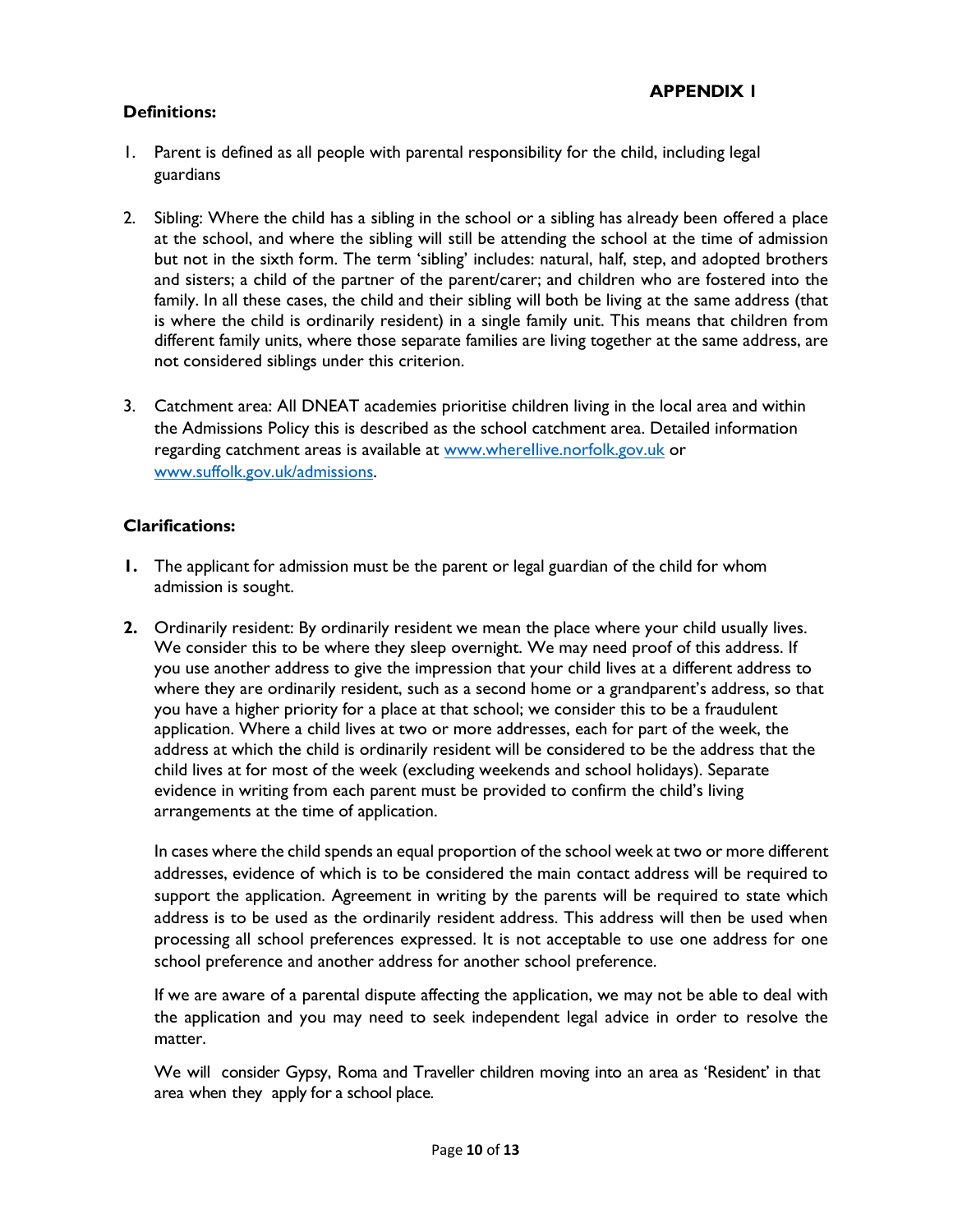- **3.** Committed Church member is defined as one who has attended worship at least once a month on average for at least 1 year prior to the date of the application. A completed Supplementary Information Form (SIF) should be submitted to support this (see Appendix 2).
- **4.** We will measure the distance by a straight line ('as the crow flies'). All straight line distances are calculated electronically by the LA using data provided jointly by the Post Office and Ordnance Survey. The data plots the co-ordinates of each property and provides the address-point between which straight line distance is measured and reported to three decimal places. Where there is more than one home within a single building (for example apartments) we will measure to a single point within that building irrespective of where those homes are located.

In the unlikely event of two or more applicants living the same distance and competing for a single place, lots will be drawn by someone independent of the school to determine the successful applicant.

**5.** Other recognised Churches are those in full membership of Churches Together in England (or in full membership of a federation of Churches that is in full membership of Churches Together in England.) or the Evangelical Alliance. Further details can be obtained from the following websites:

http://www.cte.org.uk/Groups/42314/Home.aspx http://www.eauk.org/

- **6.** Applicants who wish to be considered as committed adherents of other organised religions will be required to show an equivalent level of commitment to that described for Christian applicants and provide a letter signed by their local faith Leader. Other recognised organised religions are Islam, Judaism, Hinduism, Buddhism, Sikhism and Jainism.
- **7.** Multiple births if the final place at the Academy is offered to a twin/triplet etc. and the remaining sibling(s) would ordinarily be refused a place, the Governors will offer places to the remaining sibling(s). It is not the Governors policy to separate twins/triplets etc. even when their admission would breach infant class size legislation.
- **8.** Shared Responsibility: Where a child lives with separated parents who have shared responsibility, each for part of the week, the address at which the child is ordinarily resident will be considered to be the address that the child lives at for most of the week (excluding weekends and school holidays). Both parents must provide evidence in writing to confirm the child's living arrangements at the time of the application.

In cases where the child spends an equal proportion of the school week with both parents, evidence of the main contact address will be required to support the application. Both parents must agree in writing which address is to be used as the 'ordinarily resident' address. This address will then be used when processing all school preferences expressed. It is not acceptable to use one address for one school preference and another address for another school preference.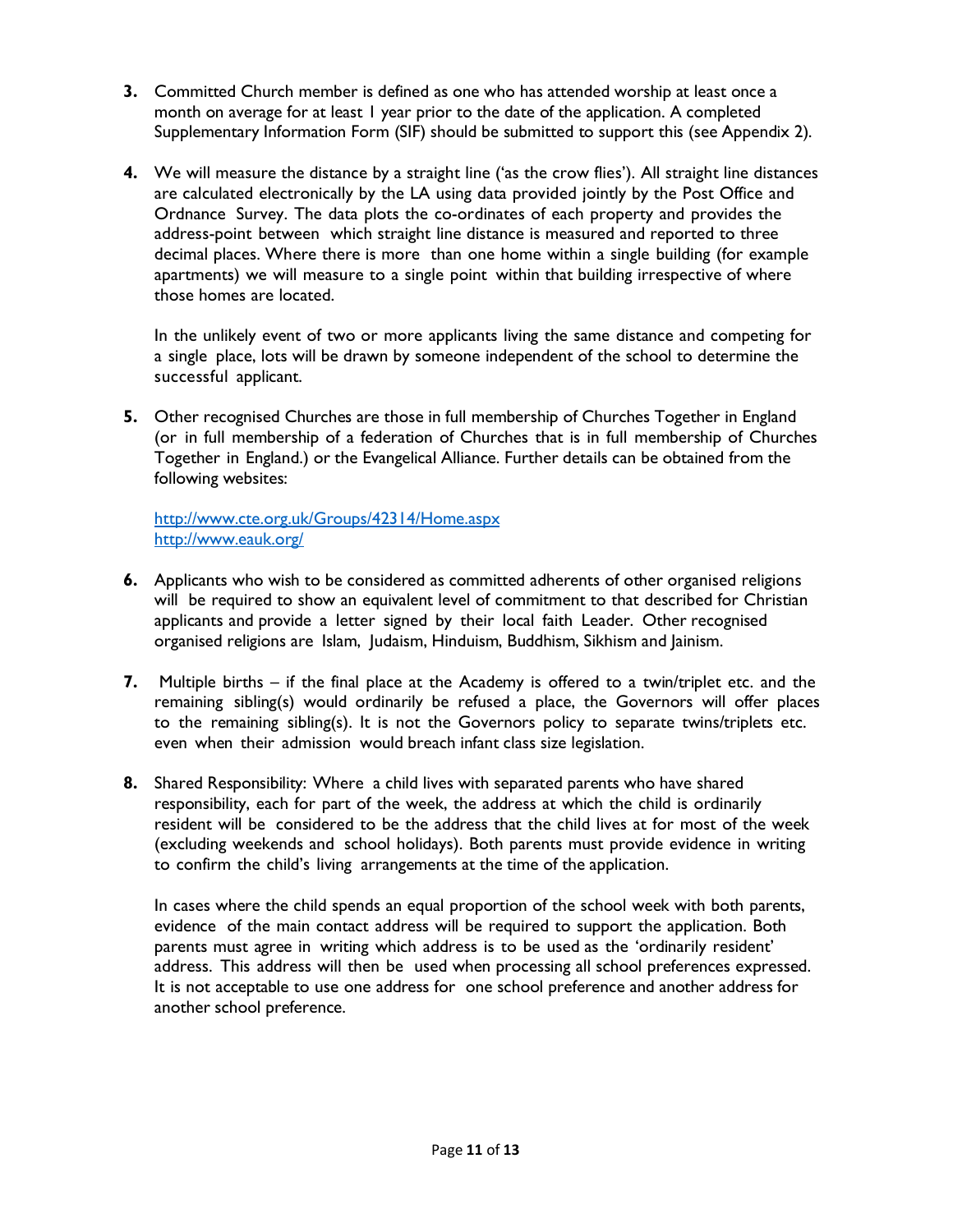#### **APPENDIX 2**



#### **Supplementary Information Form for applications to:**

**Dereham Church of England Junior Academy**

- **This is not an application form. Applications for a school place must be made following the Norfolk County Council process.**
- **This form may be completed if ANY of your preferences are for**

**Dereham Church of England Junior Academy**

- **it is not compulsory to complete this form in order to make a valid application, but the information it contains may assist the Academy Trust (as the Admissions Authority) in applying their oversubscription criteria.**
- **Please refer to the details of the school's admissions criteria before you apply.**
- *N.B. Forms which are altered or which contain incorrect information (eg address, date of birth, etc) will be considered invalid and this may prejudice your application.*

**Full name of child: …………………………………………………………………………** 

**Date of Birth: ……………………………**

**Current permanent address:**

**……………………………………………………………………………………………..**

**……………………………………..………………………………………….……………** 

**Contact Telephone Number: ……………………………………**

*If you wish your application to be considered under priority 5 of the oversubscription criteria please complete this form as fully as possible.*